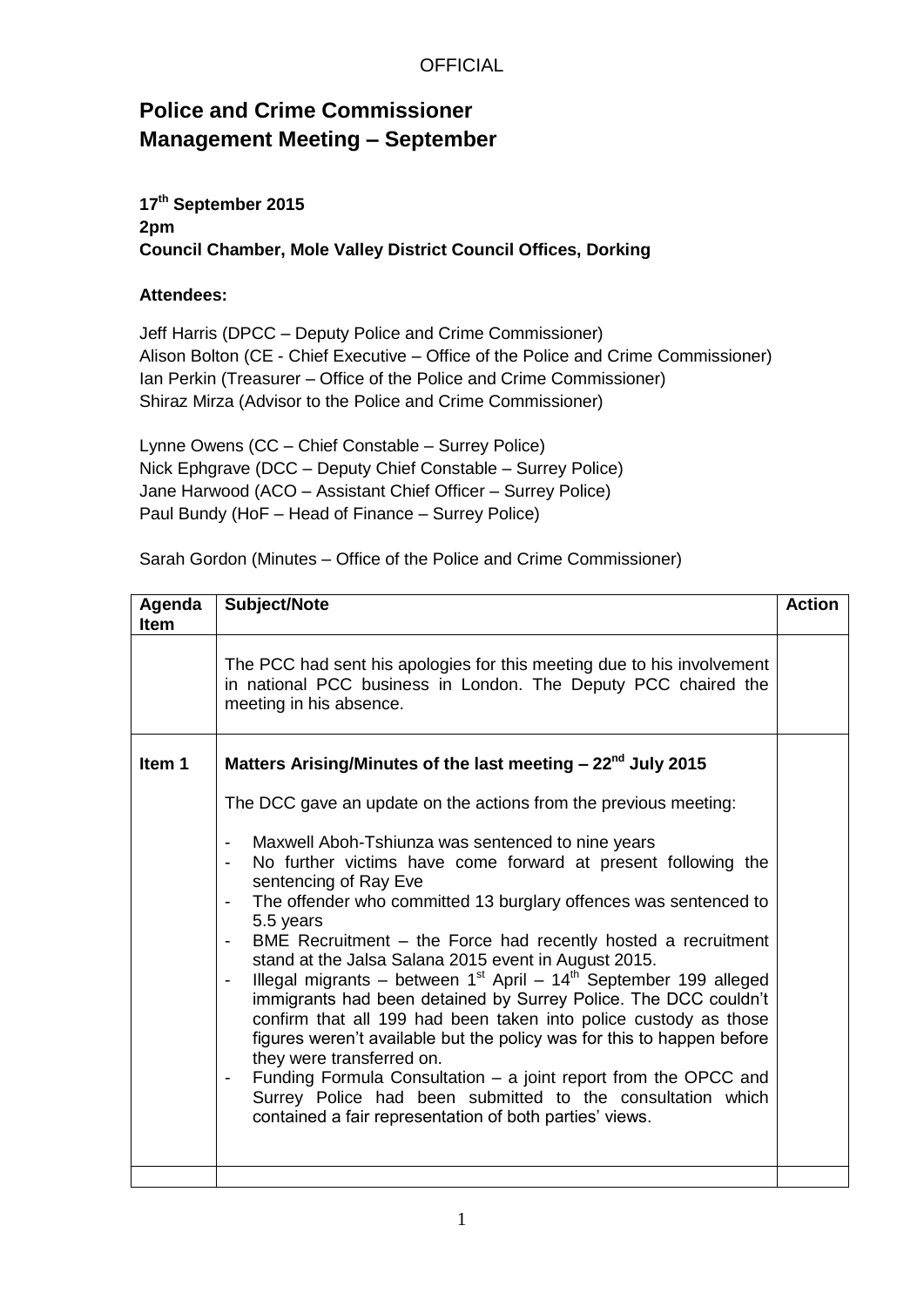| Item <sub>2</sub> | <b>Surrey Police Progress Against the Six People's Priorities</b>                                                                                                                                                                                                                                                                                                                                                                                                                                                                                                                                                     |  |
|-------------------|-----------------------------------------------------------------------------------------------------------------------------------------------------------------------------------------------------------------------------------------------------------------------------------------------------------------------------------------------------------------------------------------------------------------------------------------------------------------------------------------------------------------------------------------------------------------------------------------------------------------------|--|
|                   | The CC presented the updated report. Burglary was following a<br>continued reduction. Violent crime was still increasing but this was<br>largely due to a change in the scrutiny of recording and also the<br>increase of reporting in both current and historic incidents. With regards<br>to CSE (Child Sexual Exploitation) there was more work to be done to<br>understand the problem. Resources in this area had increased and the<br>Force would be reconfiguring the organisation to address the issues<br>further.                                                                                           |  |
|                   | The DCC said that the Force was currently struggling to address the<br>positive outcome rate for violent crime. Whilst the number of offences<br>being positively resolved were increasing this was outweighed by the<br>increase in reporting. Detective Superintendent Jon Savell was<br>spearheading some innovative work on the East Division which had<br>seen some positive results. He would now look to roll this out in West<br>and North divisions.                                                                                                                                                         |  |
|                   | The detection rate for serious sexual offences had dropped over the<br>past couple of years. An improvement plan had been instigated in<br>Autumn 2014 which had seen a month on month improvement with a<br>13% increase and a move up the rankings nationally.                                                                                                                                                                                                                                                                                                                                                      |  |
|                   | The Force had moved from worst in the country for burglary detection to<br>being in the top ten. The current choices the Force was making about<br>where to focus investigative work, for example CSE, had had a slight<br>impact on the burglary detection rate but the DCC gave reassurance<br>that it was still a significant issue that would maintain Force focus and<br>operational activity. The upcoming campaign, Operation Candlelight,<br>would focus on enforcement.                                                                                                                                      |  |
|                   | The CC stressed that Surrey was not changing the way it deployed to<br>reports of burglary. She needed to move investigative resource but this<br>wouldn't impact on officer attendance. Reports of such incidents would<br>always receive a response. The Force had to make difficult choices<br>about rebalancing resource against a diminishing budget.                                                                                                                                                                                                                                                            |  |
|                   | The CC addressed some good work reports which were detailed in the<br>report.                                                                                                                                                                                                                                                                                                                                                                                                                                                                                                                                         |  |
|                   | The DPCC referred to the increase in digital related crime and asked<br>what types were now recorded as a crime and what impact this had on<br>the Force. The CC explained that abuse via social media was now<br>recorded as harassment. A number of fraud and deception incidents<br>also occurred through cyber space. The DCC explained that the Force<br>was supporting the DPCC in his Surrey CyberSafe initiative. A joint<br>Surrey Sussex Cyber Crime Unit had been established to deal with the<br>threat of cyber related crime. The size and scale of this unit may need<br>to be reviewed in due course. |  |
|                   | The DPCC asked the DCC to explain the definition of a positive<br>outcome. The DCC explained that it was similar to a detection - the<br>identification of an offender and bringing justice against that offender.<br>The Home Office had introduced a list of 10-15 positive outcome                                                                                                                                                                                                                                                                                                                                 |  |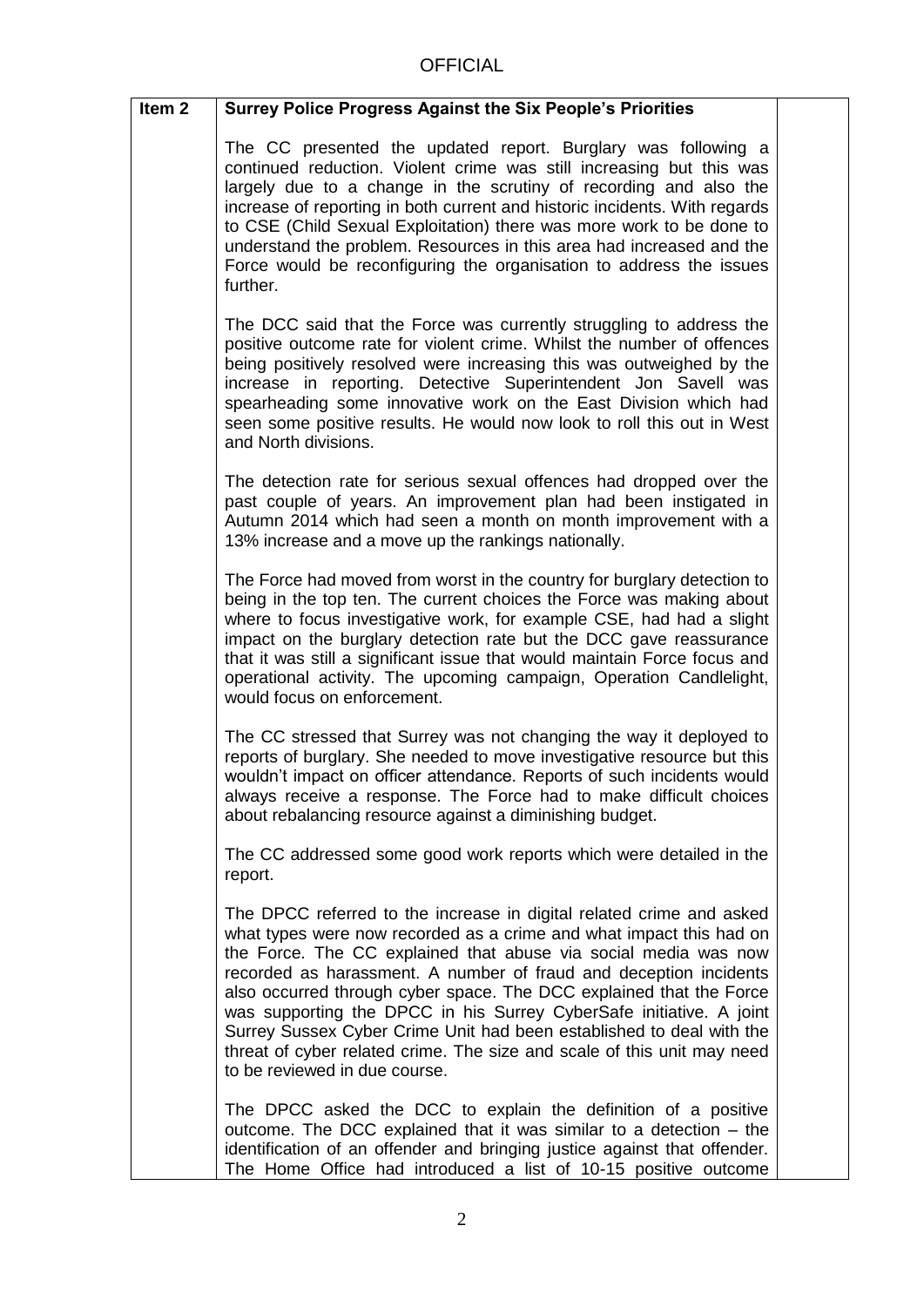categories. The DPCC asked whether the Force was working with schools and communities to raise awareness of psychoactive substances. The CC said that the Safer Neighbourhood Teams (SNTs) offered reassurance and worked with District and Boroughs in an enforcement capacity. A number of good operations had been carried out in partnership with Surrey Trading Standards. The CC explained that a paper would be discussed in Part Two of the meeting which related to the Force's proposals for retention and recruitment as there were currently issues with both including the high cost of living in Surrey, how public sector pay had degraded against private sector pay and the changes to police officer pay. The Force was operating with slightly less resource than the same time last year. Part of this was due to the fact that a number of officer annual leave days had to be moved due to the number of operational events that took place in June. The Force was currently carrying a higher vacancy rate although part of this was deliberate due to funding decisions that had to be made. The CC was immensely proud of the Force's low sickness rate. A recent internal health and wellbeing event had been very successful and would be rolled out across the Force. The POCA (Proceeds of Crime Act) seizures target was on track and a more detailed paper would be brought to the next meeting which would provide information on where POCA funds had been spent in line with the People's Priorities. The DCC explained that the Force had struggled previously with answering calls to the non-emergency 101 telephone number within the 60 second target time. One reason for this was the introduction a new computer system, Niche, which required operators to enter more information during a call. Performance had steadily improved to approximately 80% and the DCC was confident that this rate would be maintained. Mobile Data Terminals (MDTs) were having a significant impact on this increased rate as officers were able to enter data direct without the need to call the Contact Centre. The DCC was determined to reduce court attrition rates (the percentage of cases that resulted in an unsuccessful outcome at court). It wasn't solely in the police's gift to do this but could be done in partnership. The Force was improving the quality and timeliness of their submissions to the CPS. The result of this improvement work has seen the attrition rate move from 20% to 14% which was closer to the 12% national average. The CC explained that victim satisfaction rates had seen some fluctuations. There had been an uplift in ASB satisfaction but a dip in crime satisfaction. The CC wanted to look at the survey that related to these results as the focus on crime types was shifting and the survey may not be focussed in the appropriate areas. The CC proposed the survey should consider victims of domestic abuse over victims of vehicle crime. Representations would be made to the Home Office to this effect. The CC would seek support from the PCC for this proposal and would discuss it further outside the meeting. **CC/ PCC**